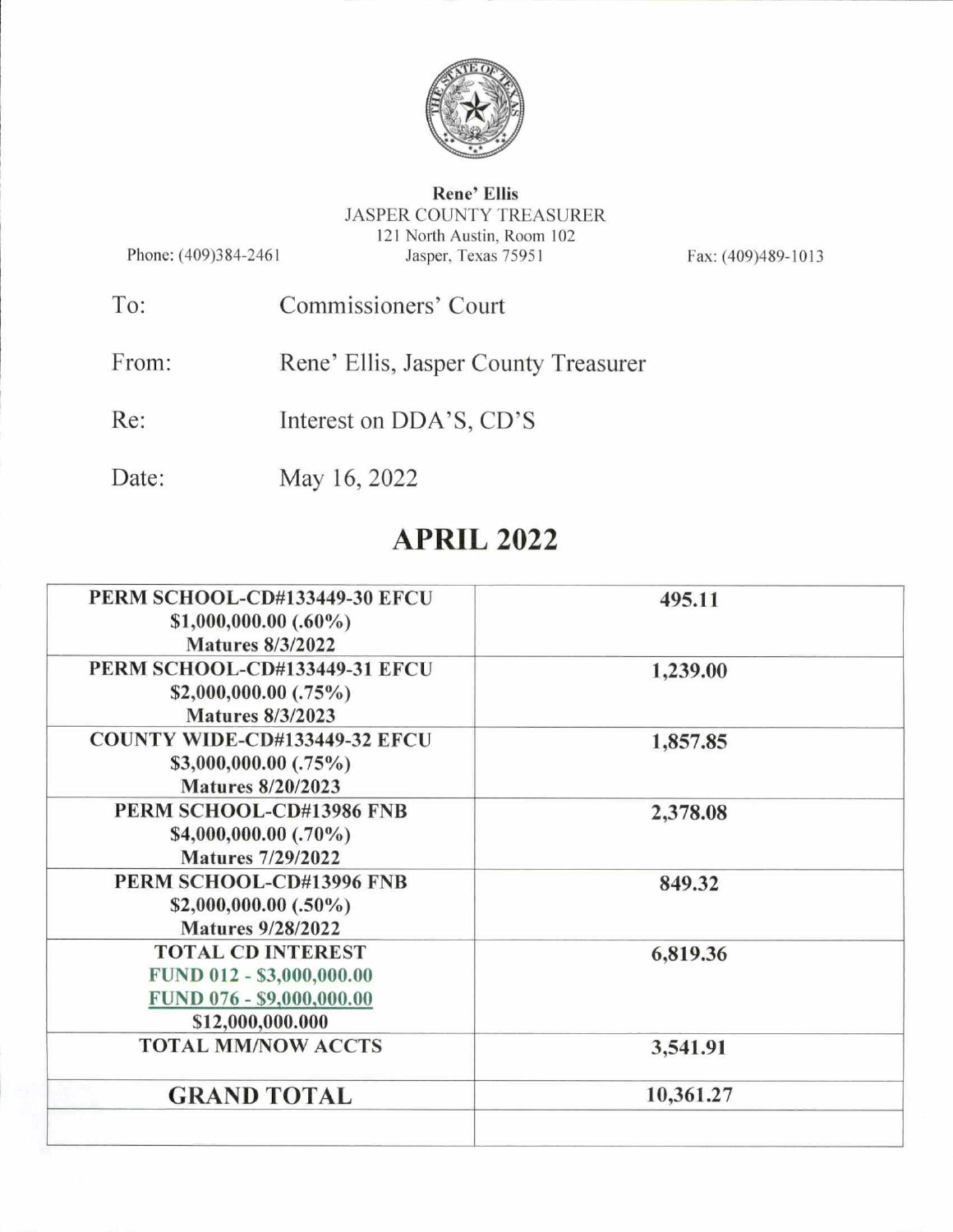

## Jasper County, TX

# Treasurers Report

Summary

Date Range: 04/01/2022 - 04/30/2022

|                                             | <b>Beginning</b> |            |              | Net Change   | <b>Net Change</b> | Calculated            | Actual                | Calculated -         |
|---------------------------------------------|------------------|------------|--------------|--------------|-------------------|-----------------------|-----------------------|----------------------|
| Fund                                        | Cash Balance     | Revenues   | Expenses     | Assets       | Liabilities       | <b>Ending Balance</b> | <b>Ending Balance</b> | <b>Actual Ending</b> |
| 010 - CDA LEOSE TRAINING FUND               | 3,647.69         | 0.72       | 0.00         | 0.00         | 0.00              | 3,648.41              | 3,648.41              | 0.00                 |
| 011 - PRISONER REIMBURSEMENT                | 214,694.56       | 33,324.94  | 4,412.36     | 0.00         | 15,000.00         | 228,607.14            | 228,607.14            | 0.00                 |
| 012 - GENERAL FUND                          | 11,055,789.58    | 478,471.99 | 1,615,143.87 | $-15,000.00$ | 1,250.00          | 9,932,867.70          | 9,932,867.70          | 0.00                 |
| 013 - INDIGENT CARE                         | 674,995.02       | 15,085.36  | 27,332.15    | 0.00         | 0.00              | 662,748.23            | 662,748.23            | 0.00                 |
| 016 - KIRBYVILLE AIRPORT                    | 159,424.78       | 30.74      | 3,088.36     | 0.00         | 0.00              | 156,367.16            | 156,367.16            | 0.00                 |
| 017 - JASPER AIRPORT                        | 2,902.06         | 1,481.71   | 9,007.67     | 0.00         | 0.00              | $-4,623.90$           | $-4,623.90$           | 0.00                 |
| 018 - ROW - OPTIONAL REGISTRATION           | 84,665.30        | 29,942.53  | 0.00         | 0.00         | 0.00              | 114,607.83            | 114,607.83            | 0.00                 |
| 019 - JUSTICE COURT TECH FEE                | 45,501.07        | 1,159.67   | 824.70       | 0.00         | 0.00              | 45,836.04             | 45,836.04             | 0.00                 |
| 020 - ROAD & BRIDGE GENERAL                 | 1,652,045.19     | 65,379.03  | 57,692.97    | 0.00         | 0.00              | 1,659,731.25          | 1,659,731.25          | 0.00                 |
| 021 - ROAD & BRIDGE, PRECINCT 1             | 257,534.09       | 2,018.34   | 84,896.17    | 0.00         | 0.00              | 174,656.26            | 174,656.26            | 0.00                 |
| 022 - ROAD & BRIDGE, PRECINCT 2             | 499,809.93       | 87.40      | 55,341.59    | 0.00         | 0.00              | 444,555.74            | 444,555.74            | 0.00                 |
| 023 - ROAD & BRIDGE, PRECINCT 3             | 349,673.94       | 3,257.02   | 73,083.12    | 0.00         | 0.00              | 279,847.84            | 279,847.84            | 0.00                 |
| 024 - ROAD & BRIDGE, PRECINCT 4             | 234,504.97       | 11,141.55  | 79,045.35    | 0.00         | 0.00              | 166,601.17            | 166,601.17            | 0.00                 |
| 025 - TAC-VIT INTEREST                      | 0.00             | 0.00       | 0.00         | 0.00         | 0.00              | 0.00                  | 0.00                  | 0.00                 |
| 027 - COUNTY RECORDS MANAGEMENT             | 213, 227.44      | 199.38     | 245.00       | 0.00         | 0.00              | 213, 181.82           | 213,181.82            | 0.00                 |
| 028 - COURTHOUSE SECURITY FEES              | 103,014.38       | 2,915.22   | 20,034.74    | 0.00         | 0.00              | 85,894.86             | 85,894.86             | 0.00                 |
| 029 - DA SUPPLEMENTAL STATE AID             | 8,923.07         | 1.32       | 2,232.45     | 0.00         | 0.00              | 6,691.94              | 6,691.94              | 0.00                 |
| 031 - SPECIAL ROAD, PRECINCT 1              | 580,431.08       | 16,458.46  | 48,465.24    | 0.00         | 0.00              | 548,424.30            | 548,424.30            | 0.00                 |
| 032 - SPECIAL ROAD, PRECINCT 2              | 762,230.35       | 16,468.95  | 176,923.36   | 0.00         | 0.00              | 601,775.94            | 601,775.94            | 0.00                 |
| 033 - SPECIAL ROAD, PRECINCT 3              | 930,504.75       | 16,523.71  | 66,692.00    | 0.00         | 0.00              | 880,336.46            | 880,336.46            | 0.00                 |
| 034 - SPECIAL ROAD, PRECINCT 4              | 468,683.74       | 16,395.69  | 255,801.53   | 0.00         | 0.00              | 229,277.90            | 229,277.90            | 0.00                 |
| 036 - SPECIAL REVENUE RAYBURN SUBDIVISION   | 1,784.42         | 0.35       | 0.00         | 0.00         | 0.00              | 1,784.77              | 1,784.77              | 0.00                 |
| 037 - SPECIAL REVENUE CR 56 CONCORD HEIGHTS | 76.06            | 0.01       | 0.00         | 0.00         | 0.00              | 76.07                 | 76.07                 | 0.00                 |
| 038 - SPECIAL REVENUE HOLMWOOD SUBDIVISION  | 0.00             | 0.00       | 0.00         | 0.00         | 0.00              | 0.00                  | 0.00                  | 0.00                 |
| 039 - CR 222 TIGER CREEK ROAD IMPROVEMENTS  | 0.00             | 0.00       | 0.00         | 0.00         | 0.00              | 0.00                  | 0.00                  | 0.00                 |
| 040 - TAC HEALTH BENEFITS FUND              | 6,776.85         | $-280.79$  | 380.73       | 0.00         | 0.00              | 6,115.33              | 6,115.33              | 0.00                 |
| 041 - LATERAL ROAD, PRECINCT 1              | 19,763.56        | 3.89       | 0.00         | 0.00         | 0.00              | 19,767.45             | 19,767.45             | 0.00                 |
| 042 - LATERAL ROAD, PRECINCT 2              | 68,080.52        | 13.39      | 0.00         | 0.00         | 0.00              | 68,093.91             | 68,093.91             | 0.00                 |
| 043 - LATERAL ROAD, PRECINCT 3              | 30,379.01        | 5.97       | 0.00         | 0.00         | 0.00              | 30,384.98             | 30,384.98             | 0.00                 |
| 044 - LATERAL ROAD, PRECINCT 4              | 9,841.68         | 1.94       | 0.00         | 0.00         | 0.00              | 9,843.62              | 9,843.62              | 0.00                 |
| 046 - VICTIMS ASSISTANCE GRANT 2807701      | $-7,272.52$      | 0.00       | 6,246.66     | 0.00         | 0.00              | $-13,519.18$          | $-13,519.18$          | 0.00                 |
| 047 - DEBT SERVICE ON TIME WARRANTS         | 0.00             | 0.00       | 0.00         | 0.00         | 0.00              | 0.00                  | 0.00                  | 0.00                 |
| 050 - PERMANENT IMPROVEMENT JAIL SINKING    | 61,206.06        | 281.34     | 0.00         | 0.00         | 0.00              | 61,487.40             | 61,487.40             | 0.00                 |
| 052 - MEDICAL INSURANCE TRUST               | 961,308.43       | 242,682.08 | 247,264.28   | 0.00         | 0.00              | 956,726.23            | 956,726.23            | 0.00                 |
| 053 - FORFEITURE HOLDING ACCOUNT            | 165,767.31       | 0.00       | 0.00         | 0.00         | 0.00              | 165,767.31            | 165,767.31            | 0.00                 |
| 054 - CDA FORFEITURE ACCOUNT                | 9,498.60         | 1.56       | 0.00         | 0.00         | 0.00              | 9,500.16              | 9,500.16              | 0.00                 |
| 057 - DARE                                  | 24,216.91        | 0.00       | 344.13       | 0.00         | 0.00              | 23,872.78             | 23,872.78             | 0.00                 |
|                                             |                  |            |              |              |                   |                       |                       |                      |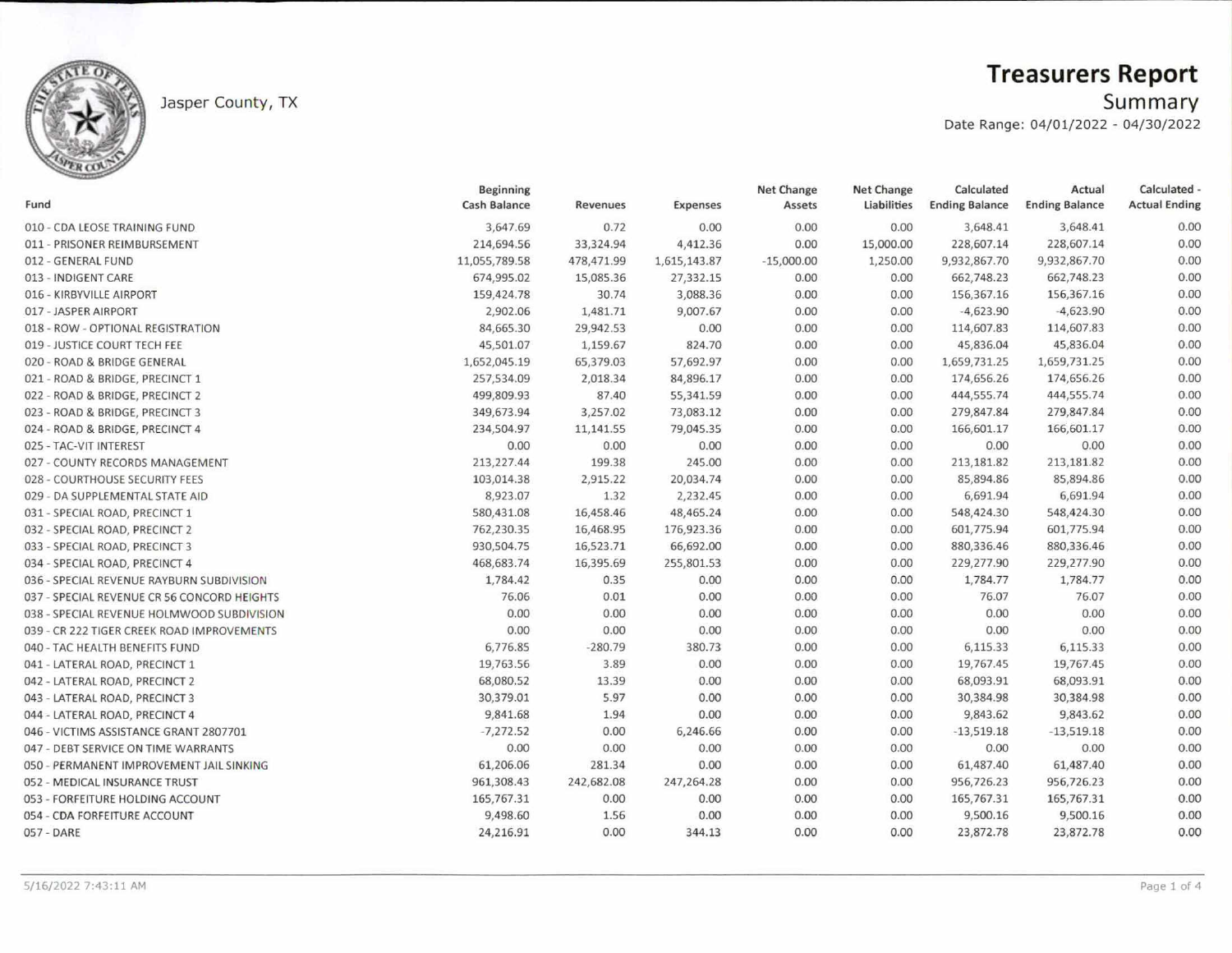### **Treasurers Report**

### Date Range: 04/01/2022 - 04/30/2022

|                                                      | <b>Beginning</b>    |                 |                 | <b>Net Change</b> | <b>Net Change</b> | Calculated            | Actual                | Calculated -         |
|------------------------------------------------------|---------------------|-----------------|-----------------|-------------------|-------------------|-----------------------|-----------------------|----------------------|
| Fund                                                 | <b>Cash Balance</b> | <b>Revenues</b> | <b>Expenses</b> | Assets            | Liabilities       | <b>Ending Balance</b> | <b>Ending Balance</b> | <b>Actual Ending</b> |
| 058 - SHERIFF FORFEITURE ACCOUNT                     | 41,974.67           | 7.59            | 0.00            | 0.00              | 0.00              | 41,982.26             | 41,982.26             | 0.00                 |
| 059 - PRESERVATION FEES-COUNTY CLERK                 | 85,057.23           | 7,175.34        | 0.00            | 0.00              | 0.00              | 92,232.57             | 92,232.57             | 0.00                 |
| 062 - JASPER COUNTY TOBACCO FUNDS                    | 82,249.08           | 10,839.34       | 0.00            | 0.00              | 0.00              | 93,088.42             | 93,088.42             | 0.00                 |
| 070 - CHECK COLLECTION & PROCESSING FUND             | 1,197.46            | 0.00            | 0.00            | 0.00              | 0.00              | 1,197.46              | 1,197.46              | 0.00                 |
| 071 - LAW LIBRARY                                    | 104,691.91          | 1,769.62        | 6,656.26        | 0.00              | 0.00              | 99,805.27             | 99,805.27             | 0.00                 |
| 072 - VOTER REGISTRATION FUND                        | 1,348.22            | 0.27            | 0.00            | 0.00              | 0.00              | 1,348.49              | 1,348.49              | 0.00                 |
| 074 - JASPER COUNTY HISTORICAL COMMISSION            | 1,759.08            | 0.30            | 217.12          | 0.00              | 0.00              | 1,542.26              | 1,542.26              | 0.00                 |
| 075 - SMITH-SMYTH CEMETERY                           | 8,362.64            | 1.64            | 0.00            | 0.00              | 0.00              | 8,364.28              | 8,364.28              | 0.00                 |
| 076 - PERMANENT SCHOOL FUND                          | 9.195,692.85        | 3,480.58        | 0.00            | 0.00              | $-234.79$         | 9,199,408.22          | 9,199,408.22          | 0.00                 |
| 077 - NATIONAL FOREST RECEIPTS                       | 5,545.33            | 0.00            | 0.00            | 0.00              | 0.00              | 5,545.33              | 5,545.33              | 0.00                 |
| 078 - AVAILABLE SCHOOL FUND                          | 57,747.68           | 3,038.61        | 0.00            | 0.00              | 0.00              | 60,786.29             | 60,786.29             | 0.00                 |
| 079 - COURTHOUSE RESTORATION - HISTORICAL COMMISSION | 1,134.04            | 0.22            | 0.00            | 0.00              | 0.00              | 1,134.26              | 1,134.26              | 0.00                 |
| 080 - STATE FEE ACCT                                 | 59,574.24           | 37,464.00       | 96,611.34       | 0.00              | $-5.97$           | 432.87                | 432.87                | 0.00                 |
| 081 - APPELLATE JUDICIAL SYSTEM FUND                 | 185.00              | 0.00            | 0.00            | 0.00              | $-250.00$         | 435.00                | 435.00                | 0.00                 |
| 082 - OMNIBASE COLLECTIONS ACCOUNT                   | 6,312.25            | 2.37            | 0.00            | 0.00              | $-5,744.67$       | 12,059.29             | 12,059.29             | 0.00                 |
| 083 - ALTERNATIVE DISPUTE RESOLUTION SYSTEM FUND     | 7,896.58            | 966.74          | 0.00            | 0.00              | 0.00              | 8,863.32              | 8,863.32              | 0.00                 |
| 084 - SUPPLEMENTAL COURT-INITIATED GUARDIANSHIP FUND | 39,494.13           | 517.87          | 0.00            | 0.00              | 0.00              | 40,012.00             | 40,012.00             | 0.00                 |
| 085 - ADULT PROBATION                                | 692,290.86          | 43,954.95       | 146,282.36      | 0.00              | 0.00              | 589,963.45            | 589,963.45            | 0.00                 |
| 086 - JUVENILE PROBATION                             | 268,055.94          | 52.46           | 9,416.77        | 0.00              | 0.00              | 258,691.63            | 258,691.63            | 0.00                 |
| 087 - IV-E REIMBURSEMENT - JUVENILE                  | 323,845.50          | 65.63           | 159.52          | 0.00              | 0.00              | 323,751.61            | 323,751.61            | 0.00                 |
| 088 - IV-E ENHANCED ADMIN. CLAIMS                    | 204,179.97          | 41.40           | 0.00            | 0.00              | 0.00              | 204,221.37            | 204,221.37            | 0.00                 |
| 092 - DISTRICT COURT JURY FUND                       | $-2,801.16$         | 0.00            | 0.00            | 0.00              | 0.00              | $-2,801.16$           | $-2,801.16$           | 0.00                 |
| 093 - PAYROLL FUND                                   | 36,244.53           | 0.00            | 0.00            | 0.00              | 2,218.69          | 34,025.84             | 34,025.84             | 0.00                 |
| 094 - TAX ESCROW FUND                                | 0.00                | 0.00            | 0.00            | 0.00              | 0.00              | 0.00                  | 0.00                  | 0.00                 |
| 101 - COUNTY SPECIALTY COURT ACCOUNT                 | 3,477.09            | 364 29          | 0.00            | 0.00              | 0.00              | 3,841.38              | 3,841.38              | 0.00                 |
| 102 - CLERK OF THE COURT ACCOUNT                     | 10,486.11           | 3,117.24        | 0.00            | 0.00              | 0.00              | 13,603.35             | 13,603.35             | 0.00                 |
| 106 - FAMILY PROTECTION FEE                          | 49,751.31           | 9.78            | 0.00            | 0.00              | 0.00              | 49,761.09             | 49,761.09             | 0.00                 |
| 107 - PRETRIAL INTERVENTION PROGRAM                  | 104,199.91          | 19.42           | 5,459.22        | 0.00              | 0.00              | 98,760.11             | 98,760.11             | 0.00                 |
| 108 - PROBATE-ADDITIONAL SPECIAL FEE                 | 6,302.54            | 81.26           | 0.00            | 0.00              | 0.00              | 6,383.80              | 6,383.80              | 0.00                 |
| 109 - COURT REPORTER SERVICE FUND                    | 2,308.59            | 1,274.09        | 0.00            | 0.00              | 0.00              | 3,582.68              | 3,582.68              | 0.00                 |
| 110 - LOCAL TRUANCY PREVENTION AND DIVERSION FUND    | 20,740.89           | 1,119.14        | 0.00            | 0.00              | 0.00              | 21,860.03             | 21,860.03             | 0.00                 |
| 112 - ACCOUNT FOR PROSECUTOR'S FEES                  | 2,056.66            | 160.86          | 0.00            | 0.00              | 0.00              | 2,217.52              | 2,217.52              | 0.00                 |
| 115 - TAX ASSESSMENT AND COLLECTIONS SERVICES FUND   | 40,826.16           | 1,127.88        | 14,569.56       | 0.00              | 0.00              | 27,384.48             | 27,384.48             | 0.00                 |
| 117 - TXDOT 1220JASPR CONTRACT                       | 0.00                | 0.00            | 0.00            | 0.00              | 0.00              | 0.00                  | 0.00                  | 0.00                 |
| 119 - COUNTY & DISTRICT COURT TECHNOLOGY FUND        | 3,527.66            | 79.67           | 0.00            | 0.00              | 0.00              | 3,607.33              | 3,607.33              | 0.00                 |
| 121 - SHERIFF'S OFFICE LEOSE TRAINING FUND           | 14,201.32           | 2.79            | 0.00            | 0.00              | 0.00              | 14,204.11             | 14,204.11             | 0.00                 |
| 124 - JASPER/ NEWTON/ SABINE LEPC GRANT              | 246.10              | 0.00            | 0.00            | 0.00              | 0.00              | 246.10                | 246.10                | 0.00                 |
| 127 - DISTRICT CLERK SPECIAL PRESERVATION FEES       | 34,489.55           | 1,345.72        | 0.00            | 0.00              | 0.00              | 35,835.27             | 35,835.27             | 0.00                 |
| 128 - JUSTICE COURT BUILDING SECURITY FUND           | 67,527.56           | 348.22          | 0.00            | 0.00              | 0.00              | 67,875.78             | 67,875.78             | 0.00                 |
| 130 - BAIL BOND APPLICATION FEES                     | 5,546.99            | 25.00           | 0.00            | 0.00              | 0.00              | 5,571.99              | 5,571.99              | 0.00                 |
| 138 - WINGATE BOULEVARD ROAD IMPROVEMENT PROJECT     | 33.36               | 0.01            | 0.00            | 0.00              | 0.00              | 33.37                 | 33.37                 | 0.00                 |
| 140 - IKE 2.2 DRS 220078                             | 0.00                | 0.00            | 0.00            | 0.00              | 0.00              | 0.00                  | 0.00                  | 0.00                 |
| 141 - HURRICANE IKE TXCDBG DRS 010078                | 0.00                | 0.00            | 0.00            | 0.00              | 0.00              | 0.00                  | 0.00                  | 0.00                 |

 $\sim$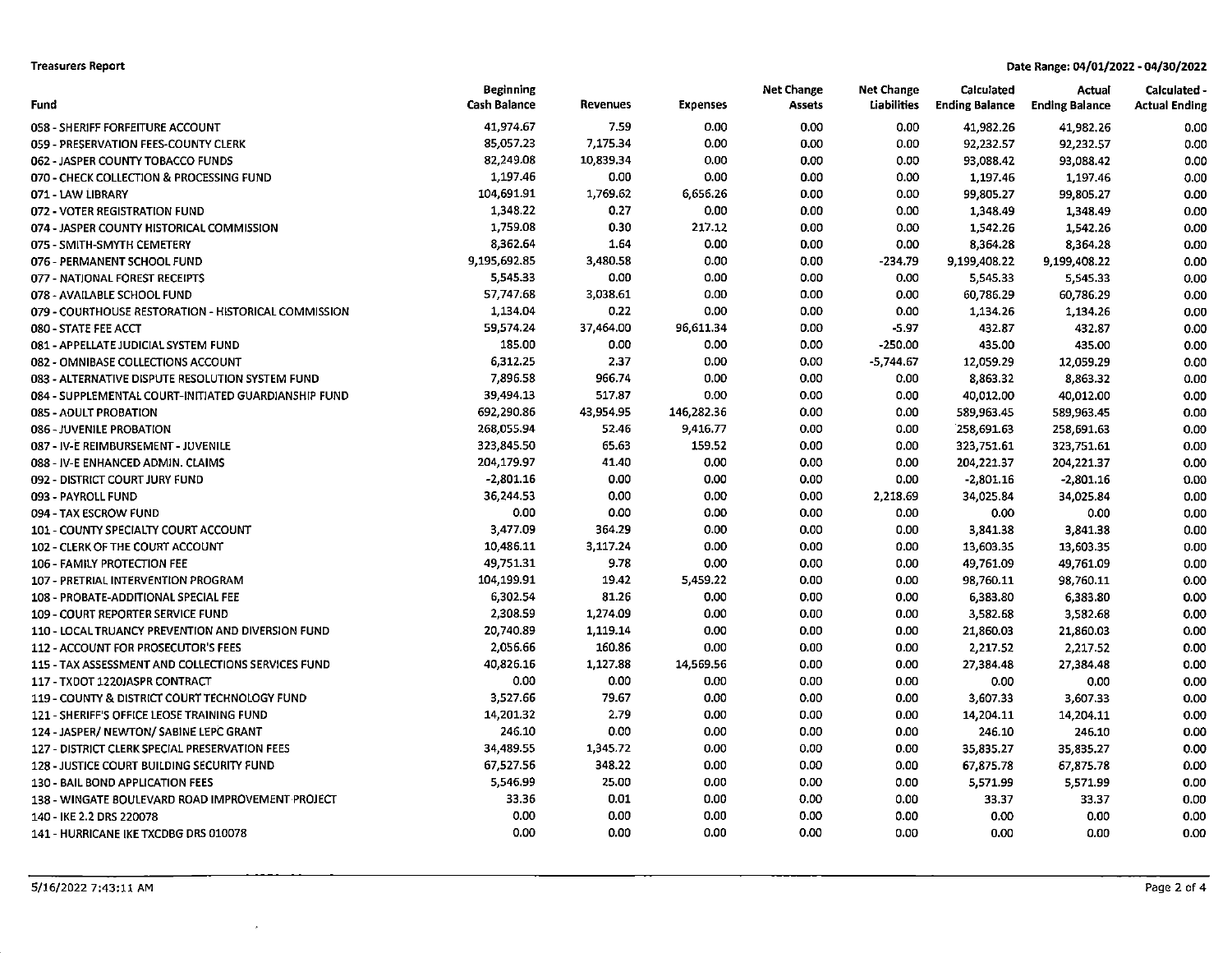### Treasurers Report Date Range; 04/01/2022 • 04/30/2022

| Fund                                                     | <b>Beginning</b><br><b>Cash Balance</b> | Revenues  | <b>Expenses</b> | <b>Net Change</b><br>Assets | <b>Net Change</b><br>Liabilities | Calculated<br><b>Ending Balance</b> | Actual<br><b>Ending Balance</b> | Calculated<br><b>Actual Ending</b> |
|----------------------------------------------------------|-----------------------------------------|-----------|-----------------|-----------------------------|----------------------------------|-------------------------------------|---------------------------------|------------------------------------|
| 142 - HURRICANE IKE CATEGORY E                           | 20,846.52                               | 0.00      | 0.00            | 0.00                        | 0.00                             | 20,846.52                           | 20,846.52                       | 0.00                               |
| 143 - HURRICANE IKE PA PILOT PROGRAM DISASTER RELIEF FUN | 0.00                                    | 0.00      | 0.00            | 0.00                        | 0.00                             | 0.00                                | 0.00                            | 0.00                               |
| 147 - DR-4223                                            | 0.00                                    | 0.00      | 0.00            | 0.00                        | 0.00                             | 0.00                                | 0.00                            | 0.00                               |
| 158 - FEDERAL FORFEITURE FUNDS                           | 23,894.85                               | 4.32      | 0.00            | 0.00                        | 0.00                             | 23,899.17                           | 23,899.17                       | 0.00                               |
| 159 - COUNTY CLERK ARCHIVAL FEES                         | 761,157.88                              | 6,740.97  | 0.00            | 0.00                        | 0.00                             | 767,898.85                          | 767,898.85                      | 0.00                               |
| 161 - JASCO DEVELOPMENT DISTRICT #1                      | 147.00                                  | 0.00      | 0.00            | 0.00                        | $-100.80$                        | 247.80                              | 247.80                          | 0.00                               |
| 162 - CHILD WELFARE FUND                                 | 0.00                                    | 0.00      | 0.00            | 0.00                        | 0.00                             | 0.00                                | 0.00                            | 0.00                               |
| 170 - CDBG 7215251                                       | 0.00                                    | 0.00      | 0.00            | 0.00                        | 0.00                             | 0.00                                | 0.00                            | 0.00                               |
| 171 - 2015 GLO FLOOD- PCT 1 GLO 18-326-000-B008          | 0.00                                    | 0.00      | 0.00            | 0.00                        | 0.00                             | 0.00                                | 0.00                            | 0.00                               |
| 172 - 2015 GLO FLOOD- PCT 2 GLO 18-328-000-B010          | 0.00                                    | 0.00      | 0.00            | 0.00                        | 0.00                             | 0.00                                | 0.00                            | 0.00                               |
| 173 - 2016 FLOOD PCT 3 & PCT 4 GLO 19-076-042-B695       | 0.00                                    | 0.00      | 0.00            | 0.00                        | 0.00                             | 0.00                                | 0.00                            | 0.00                               |
| 174 - HARVEY PCT 3 & PCT 4 GLO 20-065-013-C049           | 0.00                                    | 0.00      | 0.00            | 0.00                        | 0.00                             | 0.00                                | 0.00                            | 0.00                               |
| 175 - HARVEY/ CDBG - LOCAL BUYOUT PROGRAM                | 0.00                                    | 0.00      | 0.00            | 0.00                        | 0.00                             | 0.00                                | 0.00                            | 0.00                               |
| 176 - HURRICANE LAURA                                    | $-106,991.04$                           | 0.00      | 0.00            | 0.00                        | 0.00                             | $-106,991.04$                       | $-106,991.04$                   | 0.00                               |
| 177 - HURRICANE DELTA                                    | $-928.68$                               | 0.00      | 0.00            | 0.00                        | 0.00                             | $-928.68$                           | $-928.68$                       | 0.00                               |
| 178 - TXCDBG CONTRACT 7220210 HARRISBURG PROJECT GRANT   | 0.00                                    | 0.00      | 0.00            | 0.00                        | 0.00                             | 0.00                                | 0.00                            | 0.00                               |
| 180 - COUNTY CHILD ABUSE PREVENTION FUND                 | 3,751.81                                | 2.41      | 0.00            | 0.00                        | 0.00                             | 3,754.22                            | 3,754.22                        | 0.00                               |
| 181 - COUNTY JUVENILE DELIQUENCY PREVENTION FUND         | 10.00                                   | 0.00      | 0.00            | 0.00                        | 0.00                             | 10.00                               | 10.00                           | 0.00                               |
| 185 - ADULT PROBATION COUNTY CONTRIBUTIONS               | 20,048.22                               | 424.02    | 0.00            | 0.00                        | 0.00                             | 20,472.24                           | 20,472.24                       | 0.00                               |
| 192 - COUNTY JURY FUND                                   | 1,404.46                                | 538.57    | 760.00          | 0.00                        | 0.00                             | 1,183.03                            | 1,183.03                        | 0.00                               |
| 217 - JASPER AIRPORT 1420 JASPR PROJECT                  | 0.00                                    | 0.00      | 0.00            | 0.00                        | 0.00                             | 0.00                                | 0.00                            | 0.00                               |
| 221 - MENTAL HEALTH OFFICER                              | 435.71                                  | 0.00      | 0.00            | 0.00                        | 0.00                             | 435.71                              | 435.71                          | 0.00                               |
| 227 - COURT RECORDS PRESERVATION FEE                     | 51,511.72                               | 95.15     | 0.00            | 0.00                        | 0.00                             | 51,606.87                           | 51,606.87                       | 0.00                               |
| 245 - VIOLENCE AGAINST WOMEN ACT LOCAL MATCH             | $-56, 116.93$                           | 0.00      | 8,020.96        | 0.00                        | 0.00                             | $-64, 137.89$                       | $-64, 137.89$                   | 0.00                               |
| 246 - Victim's Assistance Local Match                    | 9,974.92                                | 0.00      | 2,522.39        | 0.00                        | 0.00                             | 7,452.53                            | 7,452.53                        | 0.00                               |
| 259 - DISTRICT COURT RECORDS ARCHIVE FEE                 | 46,651.50                               | 159.20    | 0.00            | 0.00                        | 0.00                             | 46,810.70                           | 46,810.70                       | 0.00                               |
| 285 - 1ST JUDICIAL DISTRICT CSCD - SPECIAL               | 0.00                                    | 0.00      | 0.00            | 0.00                        | 0.00                             | 0.00                                | 0.00                            | 0.00                               |
| 327 - COURT COLLECTIONS EFFICIENCY ACCOUNT               | 5,362.18                                | 504.46    | 0.00            | 0.00                        | 0.00                             | 5,866.64                            | 5,866.64                        | 0.00                               |
| 359 - COUNTY CLERK VITAL STATISTICS RECORDS FEE          | 20,062.33                               | 308.00    | 0.00            | 0.00                        | 0.00                             | 20,370.33                           | 20,370.33                       | 0.00                               |
| 420 - CONSTABLE LEOSE FUND                               | 18,493.56                               | 0.00      | 0.00            | 0.00                        | 0.00                             | 18,493.56                           | 18,493.56                       | 0.00                               |
| 801 - JUVENILE PROBATION BASIC                           | 54,424.71                               | 20,833.00 | 28,861.93       | 0.00                        | 0.00                             | 46,395.78                           | 46,395.78                       | 0.00                               |
| 802 - JUVENILE PROBATION COMM PRGMS                      | $-6,274.13$                             | 8,332.00  | 8,841.78        | 0.00                        | 0.00                             | $-6,783.91$                         | $-6,783.91$                     | 0.00                               |
| 803 - JUVENILE PROBATION PRE & POST                      | $-8,055.50$                             | 4,021.00  | $-38,367.56$    | 0.00                        | 0.00                             | 34,333.06                           | 34,333.06                       | 0.00                               |
| 804 - JUVENILE PROBATION COMMIT DIVERSION                | 48,463.00                               | 4,122.00  | 6,128.39        | 0.00                        | 0.00                             | 46,456.61                           | 46,456.61                       | 0.00                               |
| 805 - JUVENILE PROBATION MENTAL HEALTH                   | $-28,649.60$                            | 3,250.00  | 771.53          | 0.00                        | 0.00                             | $-26,171.13$                        | $-26,171.13$                    | 0.00                               |
| 806 - JUVENILE PROBATION REGIONAL DIVERSION              | 0.00                                    | 0.00      | 0.00            | 0.00                        | 0.00                             | 0.00                                | 0.00                            | 0.00                               |
| 902 - COUNTY CLERK CLEARING ACCOUNT                      | 65,186.41                               | 8.91      | 0.00            | 0.00                        | 3,426.20                         | 61,769.12                           | 61,769.12                       | 0.00                               |
| 910 - DISTRICT CLERK CLEARING ACCOUNT                    | 28,634.17                               | 4.35      | 0.00            | 0.00                        | $-53,431.66$                     | 82,070.18                           | 82,070.18                       | 0.00                               |
| 912 - DISTRICT ATTORNEY CLEARING ACCOUNT                 | 0.13                                    | 0.03      | 0.00            | 0.00                        | 0.00                             | 0.16                                | 0.16                            | 0.00                               |
| 921 - SHERIFF OFFICE CLEARING ACCOUNT                    | 3,501.96                                | 0.43      | 0.00            | 0.00                        | 2,430.00                         | 1,072.39                            | 1,072.39                        | 0.00                               |
| 960 - JUSTICE OF THE PEACE REGISTRY ACCOUNT              | 0.00                                    | 0.00      | 0.00            | 0.00                        | 0.00                             | 0.00                                | 0.00                            | 0.00                               |
| 961 - JP1 CLEARING ACCOUNT                               | 11,085.42                               | 1.57      | 0.00            | 0.00                        | 1,842.90                         | 9,244.09                            | 9,244.09                        | 0.00                               |
| 962 - JP2 CLEARING ACCOUNT                               | 11,849.30                               | 1.72      | 0.00            | 0.00                        | $-1,534.10$                      | 13,385.12                           | 13,385.12                       | 0.00                               |